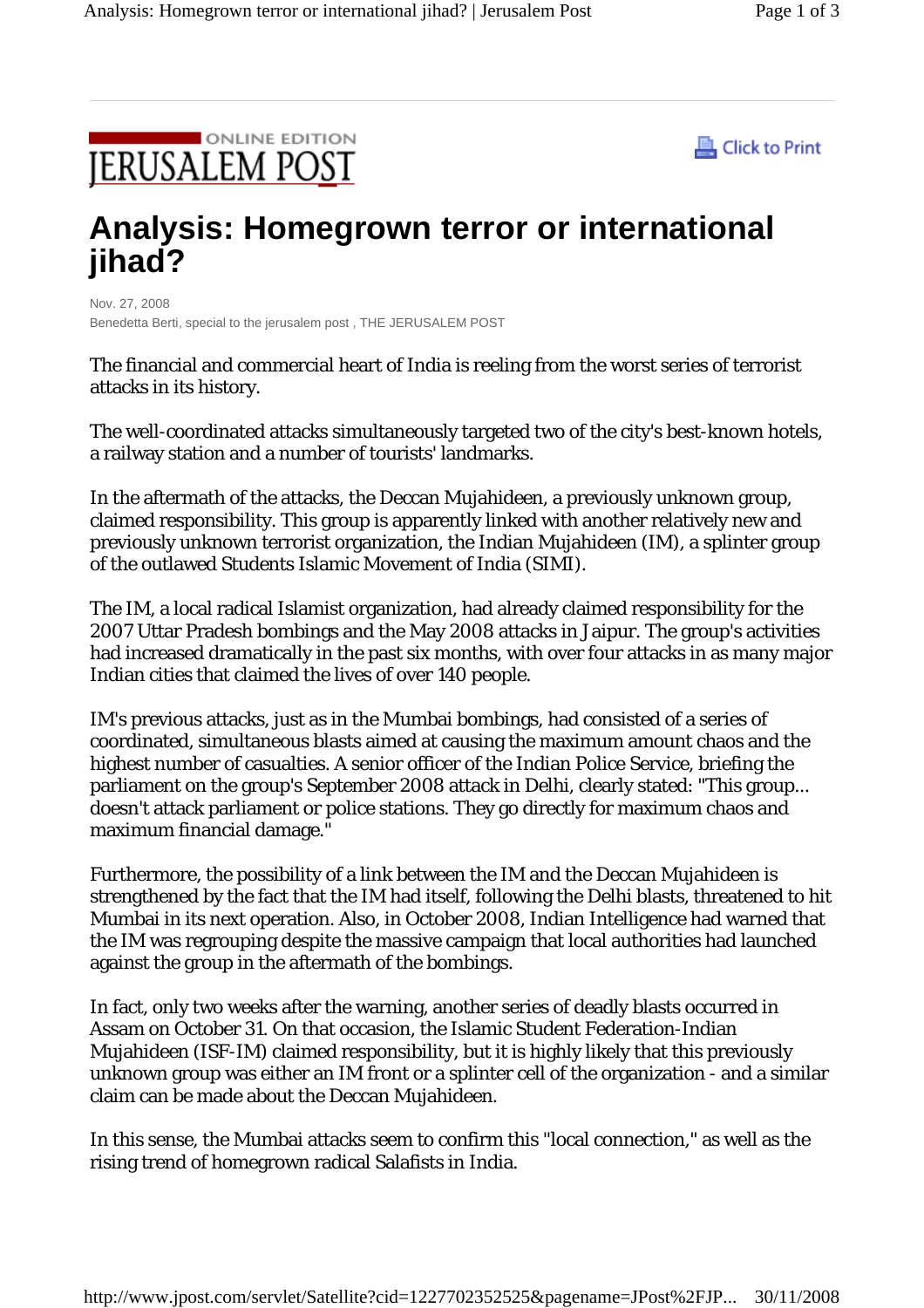However, the highly coordinated and planned nature of the attacks, as well as the terrorists' modus operandi, also suggest the existence of a strong international connection between the IM and international as well as regional terrorist groups.

First, according to Indian authorities, the IM have links with both the Bangladesh-based Harkat-ul Jihad al Islami (HuJI), and the Pakistan-based Laskar e Taiyyaba (which is in turn suspected being connected with the Pakistani Intelligence Services, ISI).

Accordingly, HuJI has been providing IM with operational support and training. For instance, in July 2008, the Indian police discovered a number of bombs with integrated circuits in the West Indian city of Surat, foiling an IM plot and supporting the notion that the group had foreign connections. In fact the use of integrated circuit chip bombs is a trademark of Indonesia's al-Qaida proxy, Jemaah Islamiyah - and it is likely that the Indian militants obtained this technology through HuJI. Moreover, IM also has operational and logistic connections with Laskar e Taiyyaba, a Jihadist group active in Kashmir which in turn has very close to al-Qaida.

Additionally, the modus operandi and target choice of the local terrorist group in Mumbai also seem to confirm the existence of international support and training in the preparation of the attacks, if not direct assistance.

Although the previous terrorist attacks of IM had also been highly coordinated and planned, and aimed at obtaining the maximum number of casualties, the Mumbai operation was qualitatively more sophisticated and deadly and shared several characteristics of al-Qaida's operational strategy. The choice of targets, the deliberate decision to hit and kill the maximum number of western citizens, the simultaneous use of suicide missions as well as hostage-taking, all reveal the existence of a complex and internationally-oriented agenda behind the attacks. Also, the attacks employed the same logic as that behind the 2002 bombings in Bali - hit soft targets like tourist spots and hotels to maximize the number of western casualties.

Finally, the attacks have both an international as well as a regional agenda. On the international front, the timing of the attack strengthens the al-Qaida-connection hypothesis, as western intelligence had been expecting an al-Qaida attack in the transition period between the end of President Bush's presidency and the beginning of the mandate of President-elect Barack Obama. In this sense the bombings could be seen as part of a power projection strategy directed towards the newly elected administration in the US.

Moreover, regionally, the attacks could be seen as an attempt to stall any significant negotiations between India and Pakistan, especially given the latter's failure to take action against Lashkar-i Toiba and other groups which have been backing terrorism in India, as well as groups like the IM.

Therefore security agencies should be worried about the existence of a well-organized, locally based Indian group with an al-Qaida-inspired agenda.

Furthermore, although it is uncertain whether the group is a new al-Qaida ally, proxy, or "franchise" group in the Indian sub-continent, it is clear that the terrorist organization has received assistance and backing from al-Qaida-affiliated organizations and has adopted an international Jihadist agenda.